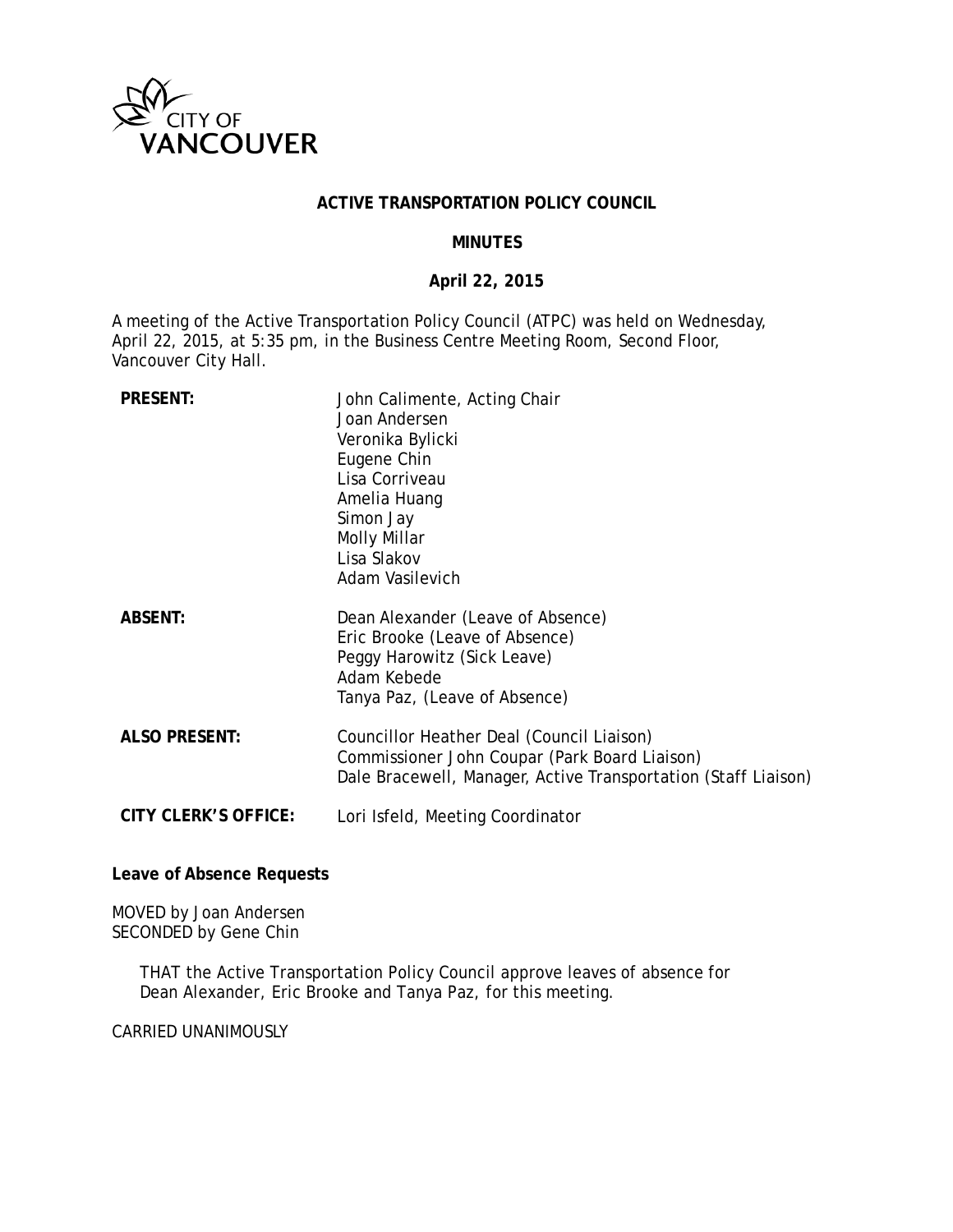### **Approval of Minutes**

MOVED by Lisa Slakov SECONDED by Joan Andersen

> THAT the minutes of the Active Transportation Policy Council meeting on September 17, 2014, be approved.

CARRIED UNANIMOUSLY

# **Election of Chair and Vice-Chair**

The Committee agreed to postpone election of Chair and Vice-Chair until the next Regular Meeting on June 17, 2015, and that Tanya Paz continue as Interim Chair.

It was also agreed to appoint John Calimente as Acting Chair for this meeting.

### **1. Council and Staff Liaison Updates**

The Council and Staff Liaisons provided updates on several Council-related and active transportation matters, including:

- Increasing bike racks
- Transportation 2040 Plan
- Zero Fatalities initiative
- Improving trails in Regional Parks
- False Creek bridges timing of repairs
- Point Grey Road
- South False Creek seawall
- CPR Railway
- "Vision Zero" signage

# **2. Park Board/School Board Liaison Updates**

The Park Board Liaison reviewed the "Park Board Liaison Report – March 2015", and responded to questions regarding Stanley Park Causeway, Mount Pleasant skateboard park, paved versus gravel trails, and bike parking at City parks.

# **3. Motions**

# **(a) Defining ATPC**

MOVED by Lisa Corriveau SECONDED by Veronika Bylicki

WHEREAS the City's Active Transportation Policy Council website currently states: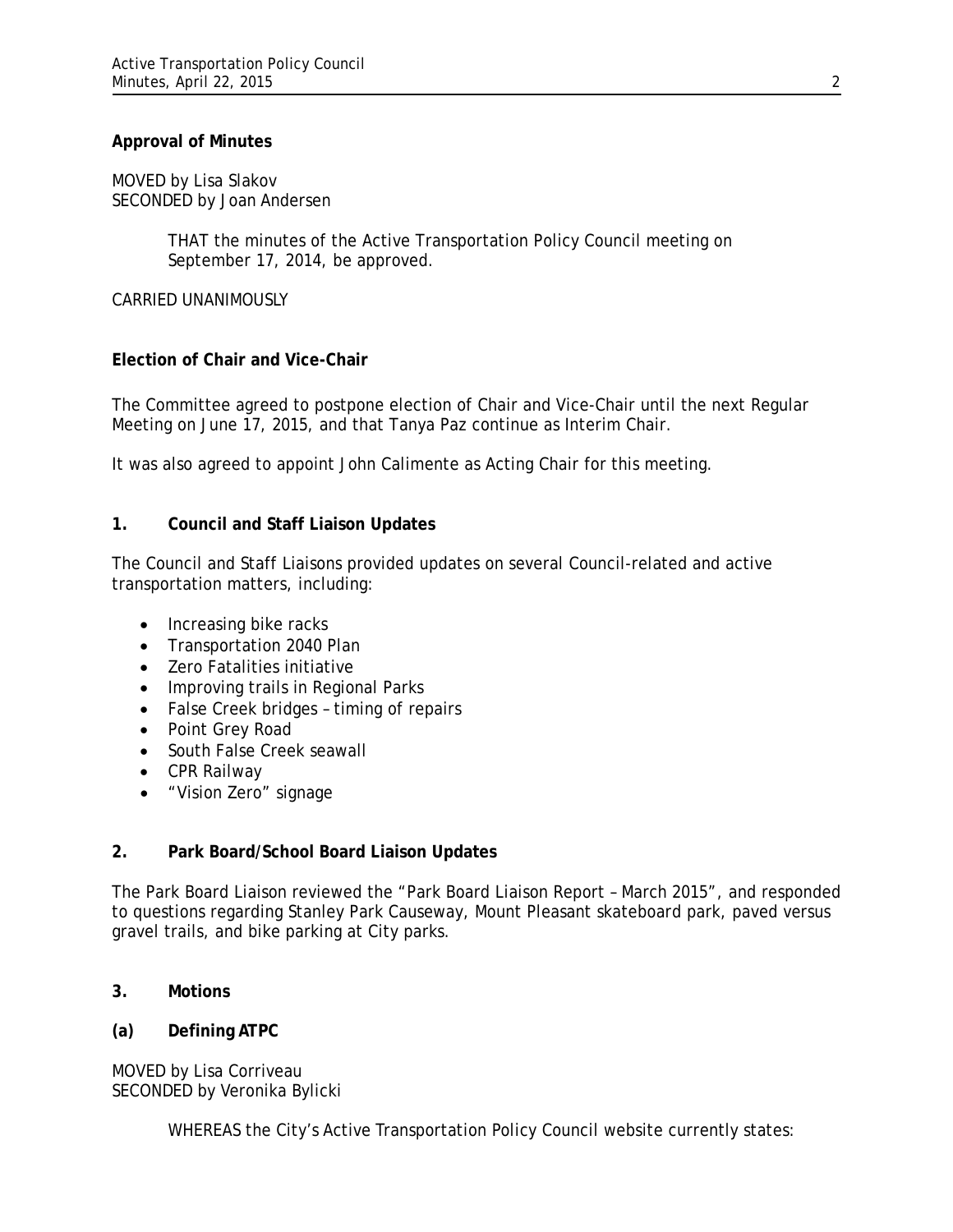"The policy council is composed of 15 voting members (8 is quorum) representing the following active transportation areas:

- Cycling
- Pedestrian
- Public Transit"

THEREFORE BE IT RESOLVED THAT the City of Vancouver Active Transportation Policy Council scope clarify that active transportation includes skateboarding, inline skating, and roller skating, as well as other modes.

# CARRIED UNANIMOUSLY

Subsequently, it was requested that the website be changed to reflect the following order:

- Pedestrian
- Cycling
- Skateboarding/Inline Skating
- Transit

The Meeting Coordinator and Council Liaison advised the motion and website changes requested will be submitted for consideration to the Nomination Subcommittee and Council.

During discussion, the Staff Liaison noted a report to Council regarding skateboarding and inline skating in bike lanes, is forthcoming.

# **b) Meeting Dates**

MOVED by Adam Vasilevich SECONDED by Amelia Huang

> THAT the Active Transportation Policy Council approve 2015 Regular Meeting dates, on Wednesdays at 5:30 pm, as follows:

- April 22, 2015
- June 17, 2015
- September 23, 2015
- November 18, 2015

CARRIED UNANIMOUSLY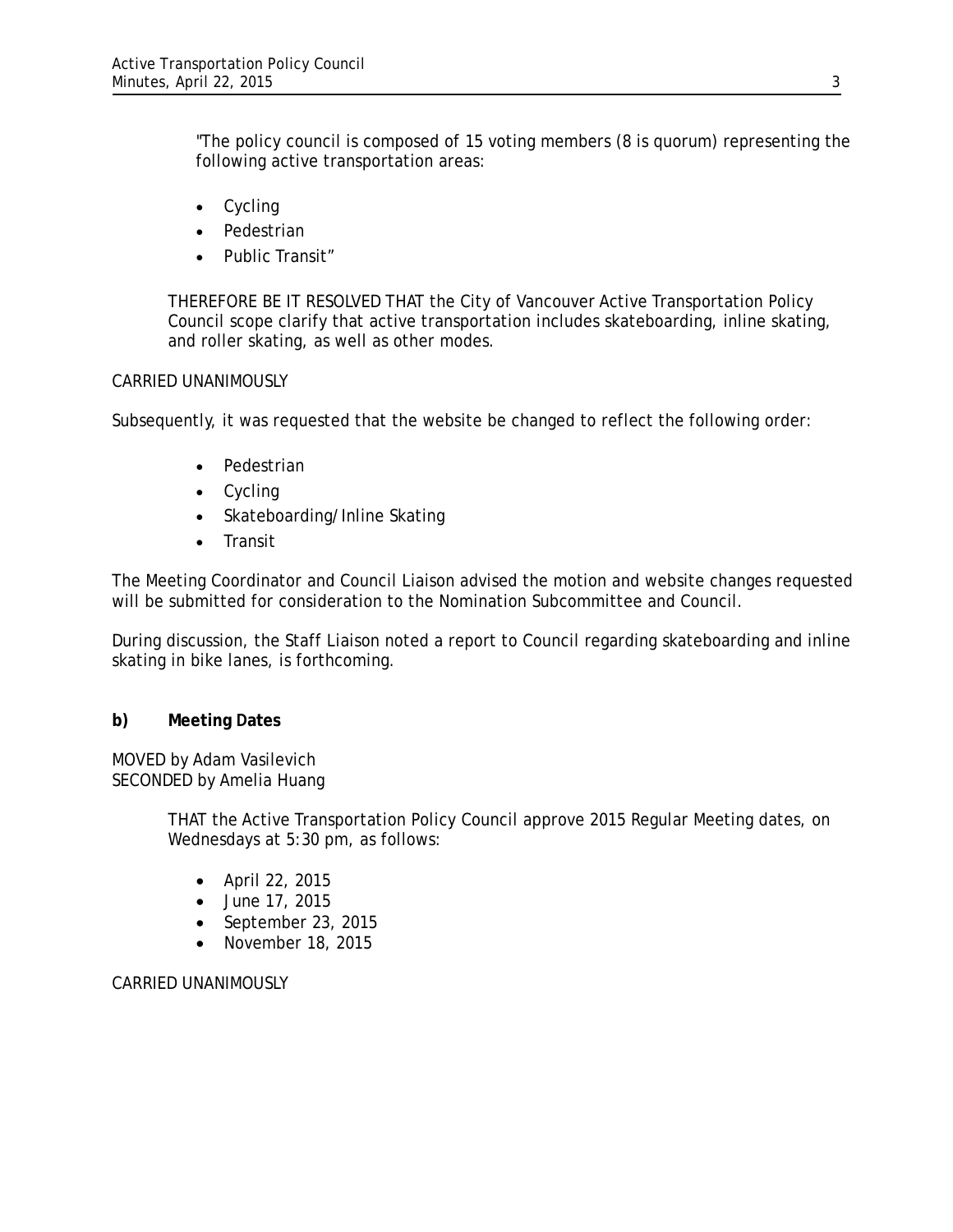# **c) Subcommittees**

MOVED by Joan Andersen SECONDED by Amelia Huang

> THAT the Active Transportation Policy Council strike the following Subcommittees for the term starting immediately and ending February 28, 2017:

- Projects Subcommittee (generally meeting the 1st Wednesday of the month)
- Policies Subcommittee (generally meeting the 2nd Wednesday of the month)

CARRIED UNANIMOUSLY

# **d) All Meetings - Notes on Website**

The Committee had before it a draft motion requesting that all ATPC agendas and minutes, (including Working Sessions and Subcommittees), be posted to the ATPC website. Following discussion and input from the Meeting Coordinator and Council Liaison, the Committee agreed to postpone passing a motion on the matter until further clarification is provided on options available.

### **e) ATPC 2015 Priorities**

MOVED by Molly Millar SECONDED by Lisa Corriveau

> THAT the Active Transportation Policy Council adopt in principle the "Active Transportation Policy Council Proposed Priorities 2015" document, as circulated with the agenda for this meeting, as a working document.

#### CARRIED UNANIMOUSLY

Discussion ensued and the Staff and Council Liaisons provided input and responded to questions.

It was agreed that ATPC 2015 Priorities be a standing item on Regular Meeting agendas, for review and updating.

# **f) Active Transportation Public Spaces/Plazas**

MOVED by Lisa Slakov SECONDED by Simon Jay

#### **WHEREAS**

- 1. A lot of the City's public space is dominated by vehicles;
- 2. There is relatively little car-free shared space and it often pits walkers against people on bicycles/skateboards/skates (all active transportation modes with no emissions);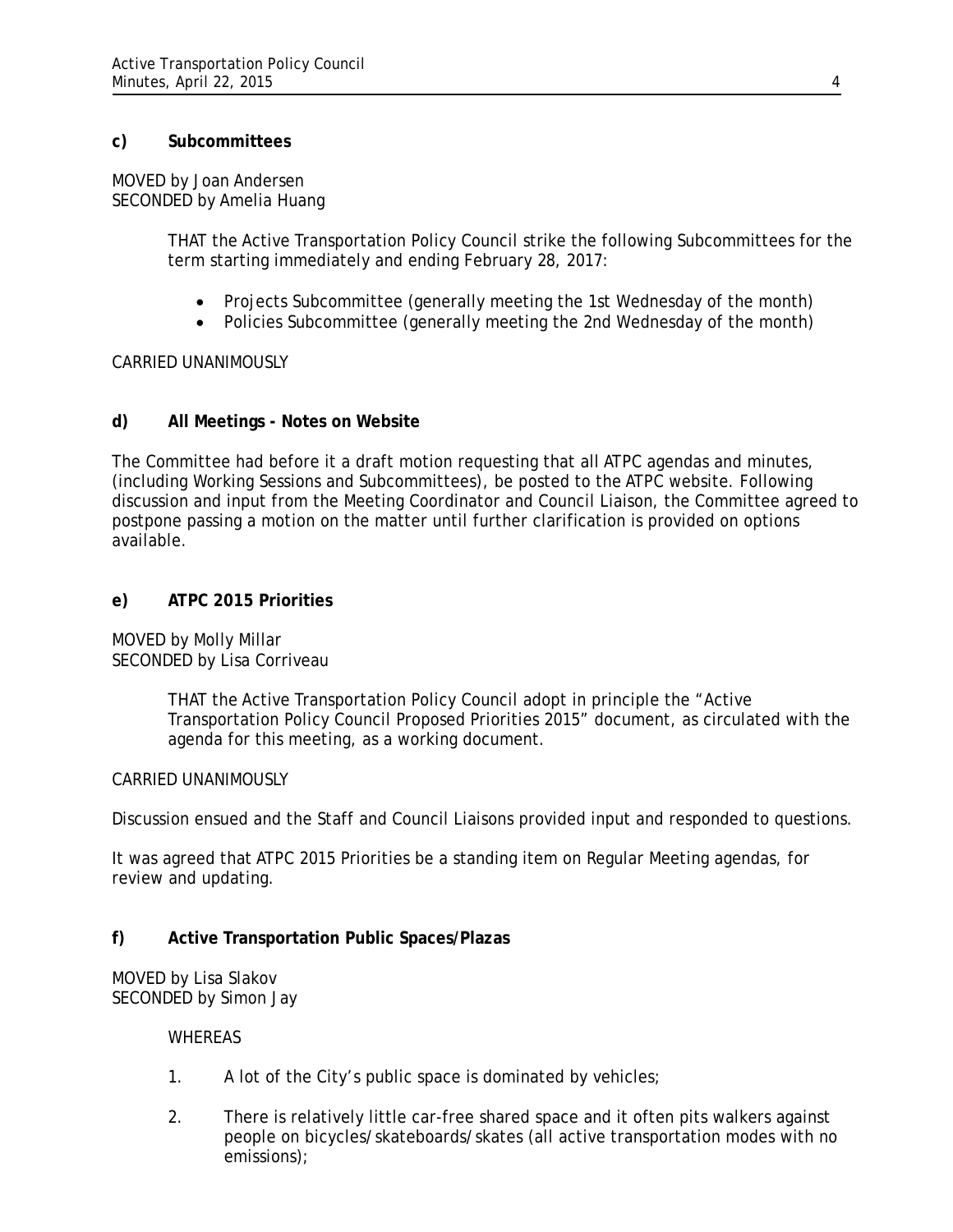- 3. It is absurd to expect inline skaters and roller skaters to remove their skates (and walk in their socks) for one or more blocks;
- 4. All active transportation modes should be encouraged to add to a delightful experience, as per the Transportation 2040 Plan;
- 5. Examples of shared space for all active transportation modes have existed for years at the intersections at Bute & Haro, Cardero & Comox, and Gilford & Haro;
- 6. There may be occasions or festivals when plazas would be full of pedestrians, at which times other active transportation modes would not be appropriate.

# THEREFORE BE IT RESOLVED

A. THAT every public space initiative encourage all active transportation modes through design, (including narrowing, selection of surface type, shared space indicators, and repurposing including converting road space currently for cars), and policy. Places/Spaces/Plazas should contribute to a walkable and cycling-friendly and other active transportation-friendly city. They should provide a safe, accessible, and delightful walking experience, along with places for people to sit, gather, and connect with others. Options should include some covered seating and lighting.

FURTHER THAT public spaces should be designed for people to cycle/skateboard/skate safely and considerately, slowing as appropriate for the intensity of activity. At times of day with lower pedestrian volumes, other active transportation modes should not have to dismount.

B. THAT the design of car-free spaces incorporate all active transportation modes. For example, the last number of Robson Redux designs (including the 2015 design), force people to use the sidewalks and not feel the sense of reclaiming the street, even though there is no motorized traffic. The 2016 design should be on the sidewalks to leave the street for all active transportation modes. Note: If the seating areas were on sidewalks, it would make sense. Again, at times of day with lower pedestrian volumes, other active transportation modes should not have to dismount.

# CARRIED UNANIMOUSLY

# **g) Cycling Education**

MOVED by Lisa Slakov SECONDED by Adam Vasilevich

# WHEREAS

1. Transportation 2040 Plan encourages increases in Active Transportation modes through infrastructure and education;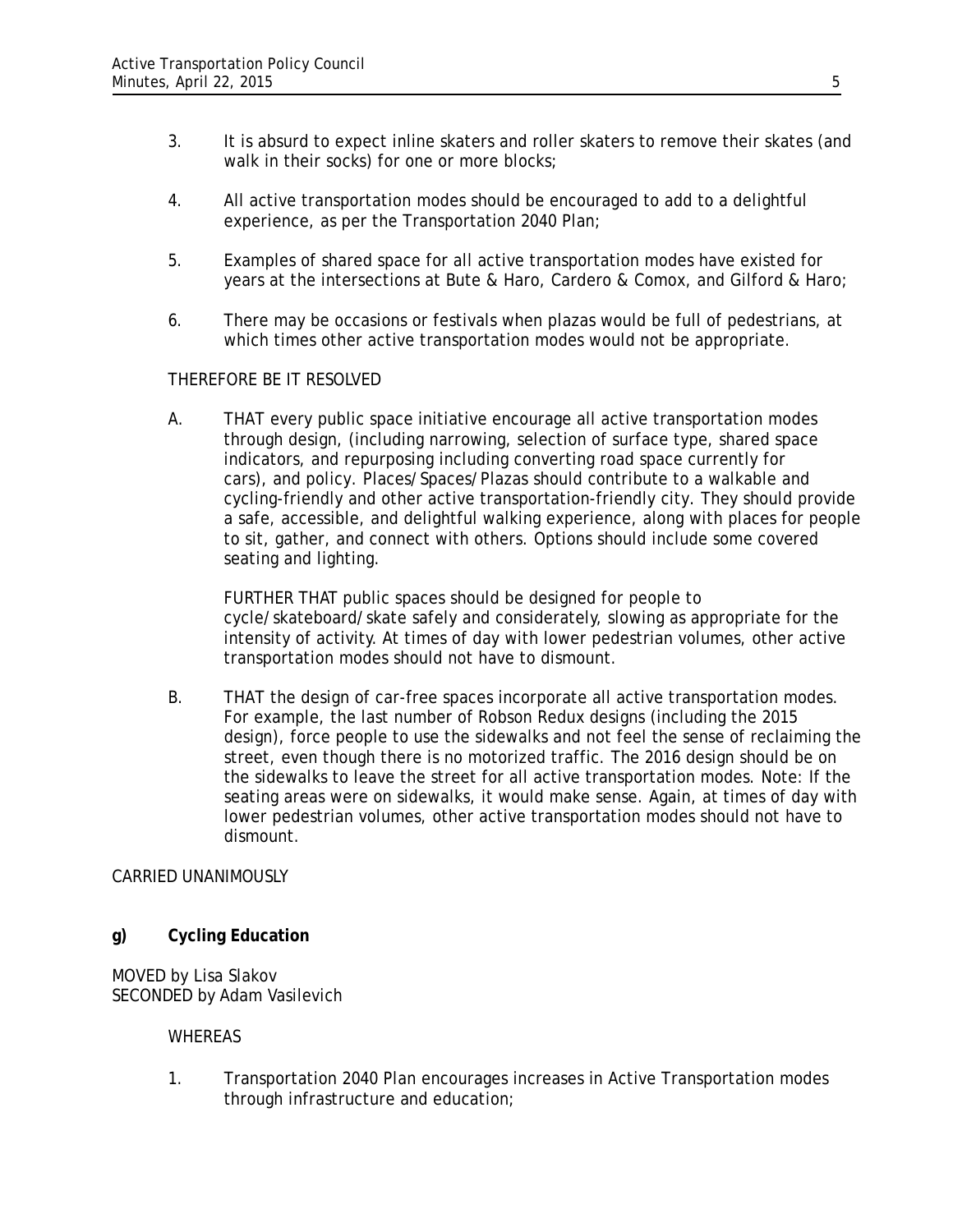- 2. The City of Surrey has made a significant multi-year investment in cycling education to ensure that all their elementary school kids are getting training;
- 3. The City of Vancouver provided little to no public access cycling education for all ages last year, and so far none this year;
- 4. Novices of all ages tend to start cycling or start again in the spring, Bike To Work Week is May 25-31, 2015, and the Commuter Challenge is May 31 - June 6, 2015;
- 5. The City is in the process of a Request for Expressions of Interest (RFEOI) for future processes, but there should not be a gap in services until that process is complete.

THEREFORE BE IT RESOLVED THAT the City fund cycling education programs starting in the spring or at the latest the summer of 2015.

### CARRIED UNANIMOUSLY

# **h) Dark Sky/Lighting**

### MOVED by Molly Millar SECONDED by Amelia Huang

THAT the Active Transportation Policy Council request a presentation from staff regarding dark sky lighting at the May 20, 2015 Working Session meeting, and that a motion on the matter be drafted for consideration at the June 17, 2015 Regular Meeting.

# CARRIED UNANIMOUSLY

# **4. Staff Liaison Update**

Staff Liaison updates were provided during Item 1.

### **5. New Business**

None.

# **Adjournment**

MOVED by Simon Jay SECONDED by Joan Andersen

THAT this meeting be adjourned.

# CARRIED UNANIMOUSLY